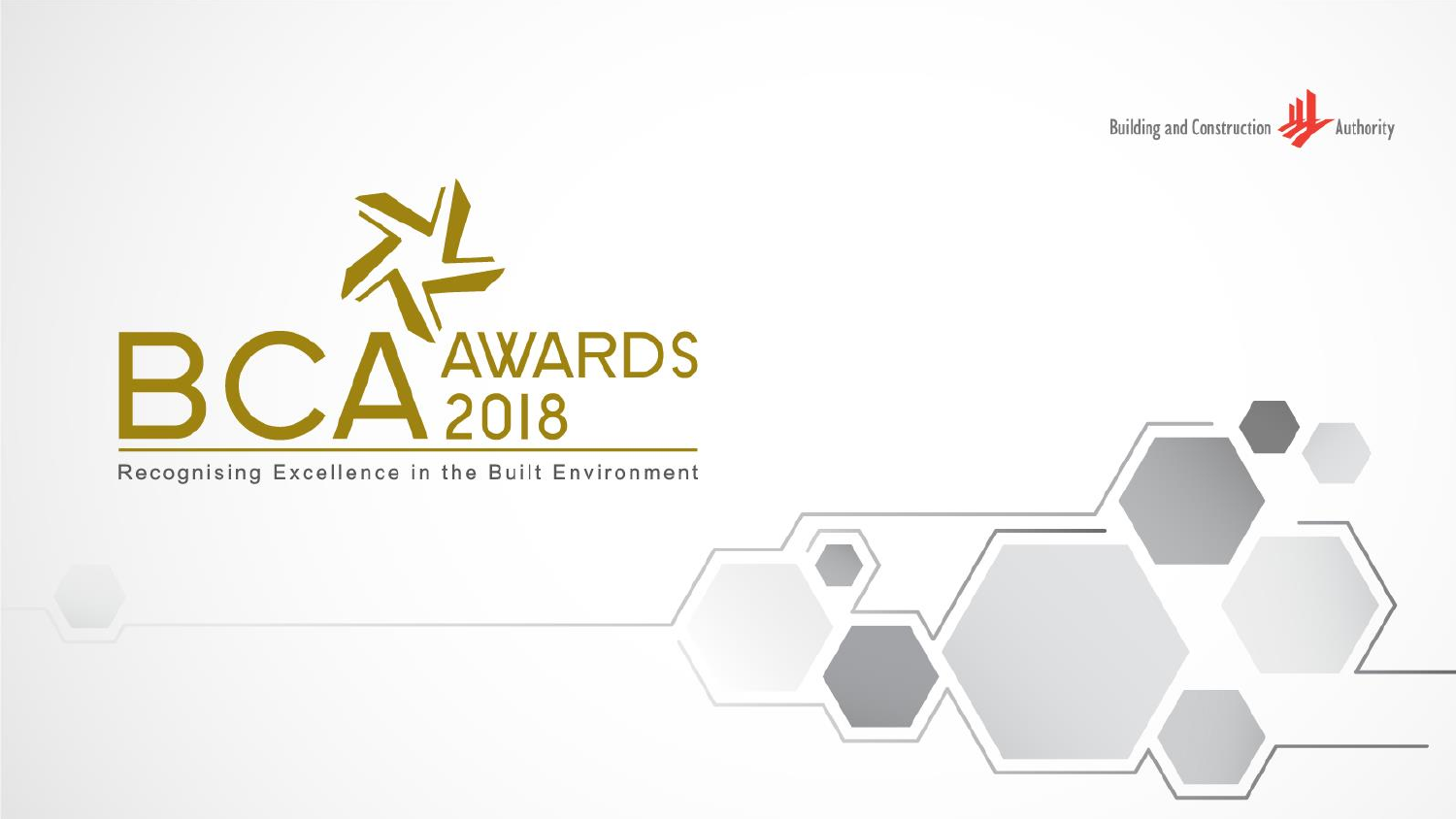

# BCA BUILT ENVIRONMENT LEADERSHIP AWARD

The BCA Built Environment Leadership Award was introduced in 2009 to recognise outstanding industry organisations such as developers, consultants (Architectural, Structural and M&E) and builders, which have demonstrated excellence and leadership in shaping a safe, high quality, sustainable, friendly and productive built environment in Singapore. It also aims to serve as a comprehensive roadmap for the building and construction industry to level up and spur these organisations towards higher degree of professionalism with enhanced capabilities and competitiveness.

There are four types of Award

#### – Platinum Star, Platinum , GoldPLUS and Gold

The Platinum Star is a new tier introduced in 2018. This prestigious award is conferred to organisations that have fulfilled the following criteria:

- Met all requirements of a Platinum award; and
- Held the Platinum award for at least five years with sustained Platinum performance

The Awards will be given out for the following six categories:

- Developer / Owner
- 2. Architectural Consultant
- 3. Structural Consultant
- 4. M&E Consultant
- 5. Multi-Disciplinary Consultant
- 6. Builder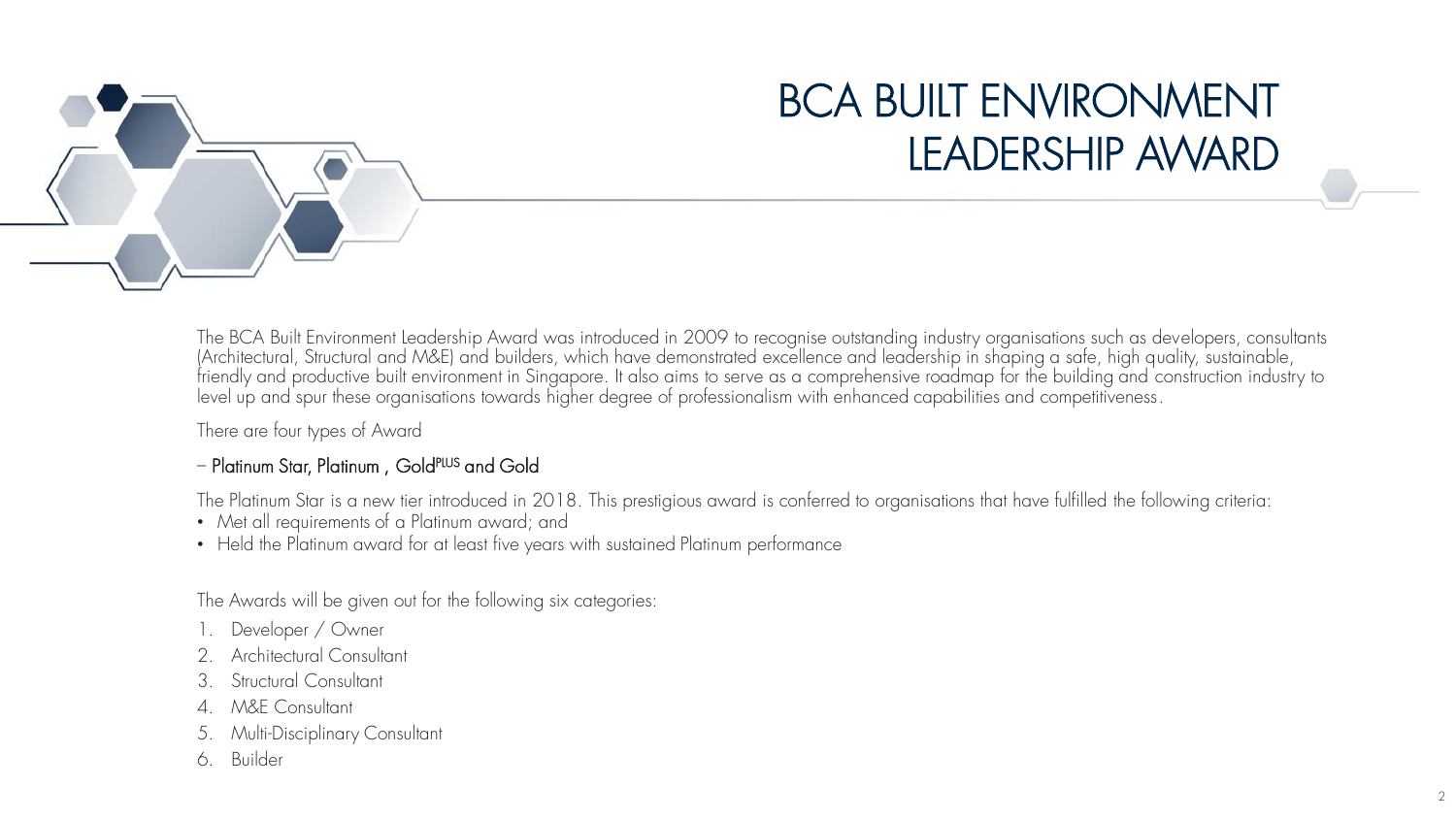

# CITY DEVELOPMENTS LIMITED

### BCA BUILT ENVIRONMENT LEADERSHIP AWARD | PLATINUM STAR



## **CITY DEVELOPMENTS LIMITED**

#### KEY ACHIEVEMENTS (2015-2017)

#### **System**

Singapore Quality Class STAR, ISO 9000 Quality Management System, ISO 14000 Environmental Management System and OHSAS 18000 Occupational Health & Safety Management.

**Result** 

#### • BCA Awards

Quality Excellence Awards - Quality Champion (Platinum), Construction Excellence Awards, Universal Design Awards, Green Mark Champion Award, Construction Productivity Award - Advocates etc.

#### • Innovations

The Brownstone Executive Condominium – Various methods were deployed to increase construction productivity. It is the first and largest private residential development that utilises the Prefabricated Prefinished Volumetric Construction (PPVC) construction method. Design for Manufacturing & Assembly (DfMA) construction, early contractor involvement, and extensive use of Building Information Modelling (BIM) were also adopted and implemented successfully in this project.

• Singapore Sustainability Academy – Zero carbon footprint building. DfMA construction using PPVC and sustainable cross laminated timber (CLT) as main structural construction material.

#### • International Awards

RoSPA Occupational Health & Safety Awards, BCI Asia Awards, etc.

• Fiabci Prix D'Excellence Award, NParks LEAF Awards, SGBC - BCA Sustainability Leadership Award, etc.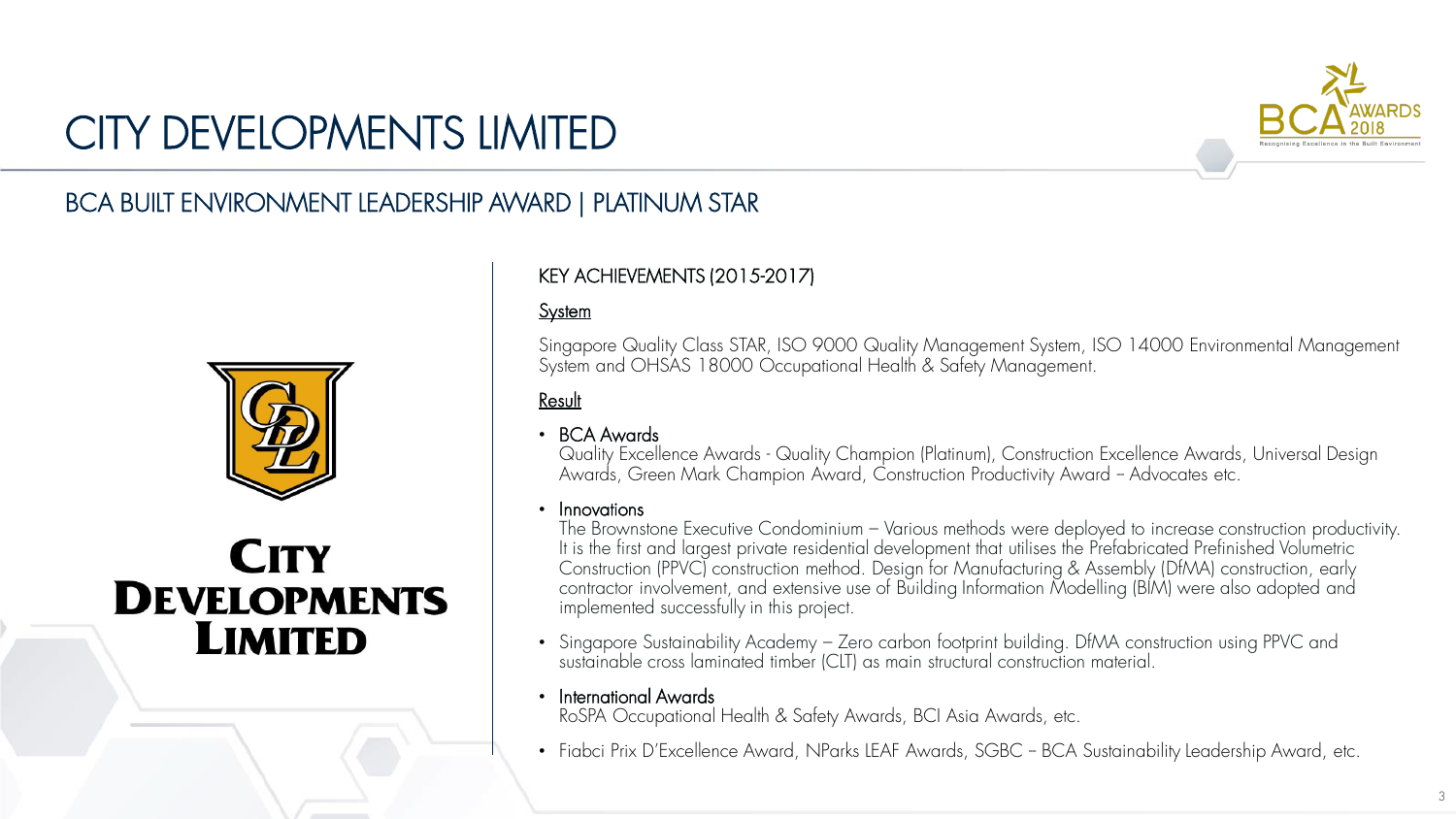# HOUSING & DEVELOPMENT BOARD



### BCA BUILT ENVIRONMENT LEADERSHIP AWARD | PLATINUM STAR

# **HOUSING & DEVELOPMENT BOARD**

### KEY ACHIEVEMENTS (2015-2017)

#### **System**

Singapore Quality Award, ISO 9000 Quality Management System..

#### Result

#### • BCA Awards

Design and Engineering Safety Excellence Award, Construction Excellence Awards, Green Mark Platinum and GoldPLUS Awards, Universal Design Awards, etc.

#### • Other Local Awards

SCDF Strategic Partner Award, Singapore Concrete Institute Excellence Awards, SGBC-BCA Sustainability Leadership Award, Energy Globe Award, NParks LEAF Awards, etc.

#### • Innovations

Using GIS modelling tools such as "Integrated Planning and Analysis (iPLAN)" for town planning. Biophilic framework for the design of the Punggol Northshore District and patented prefabricated extensive green (PEG) roof modules. HDB BIM guide for industry, Virtual Design and Construction (VDC) with BIM, mobile applications for construction and defects management, use of robotics and drones for building inspection, etc.

#### • International Awards

ESRI Special Achievements in GIS (SAG) Awards, RoSPA Occupational Health & Safety Awards, BCI Asia Awards, American Sustainability Honour Award, etc.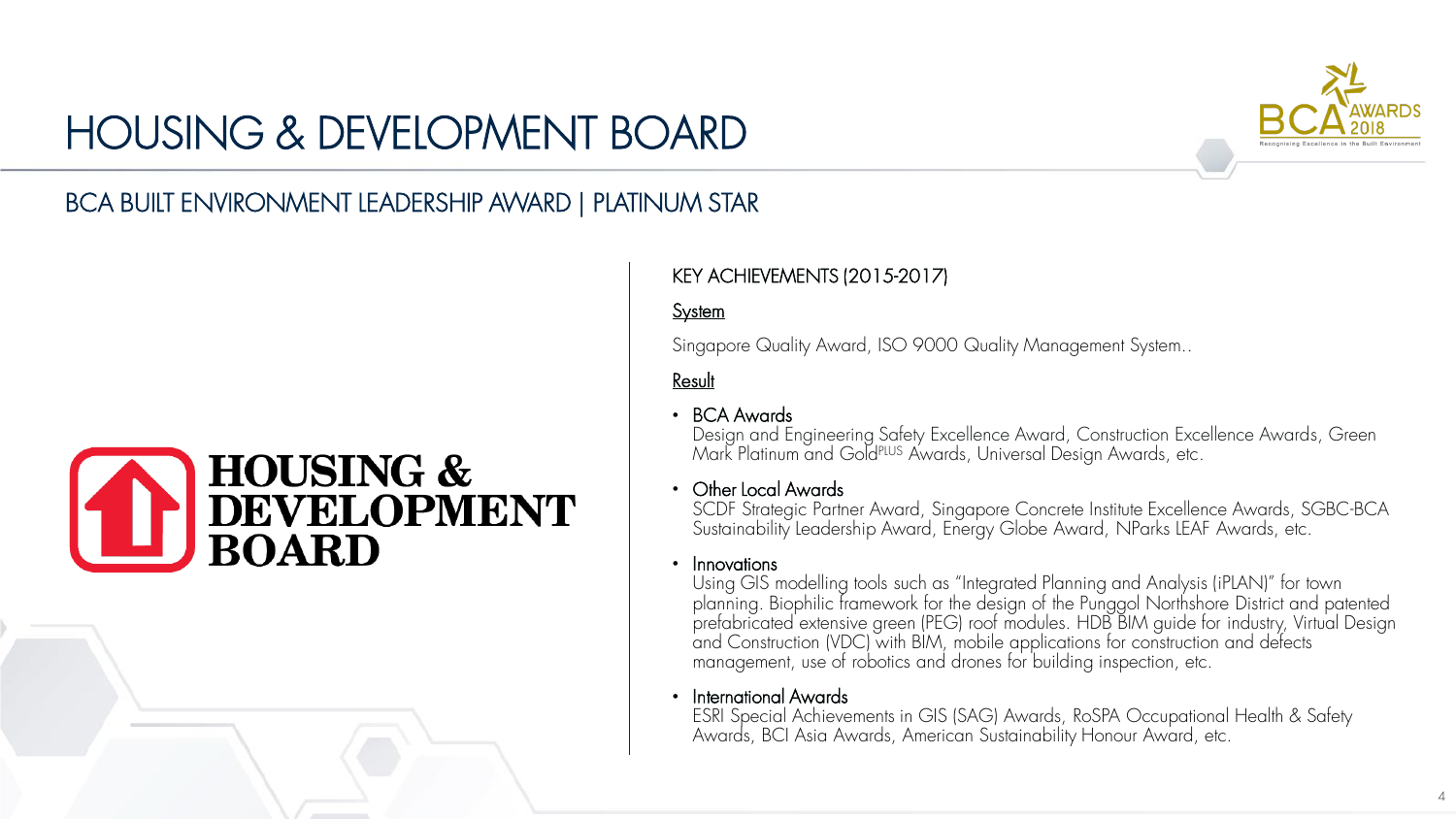

# T.Y.LIN INTERNATIONAL PTE. LTD.

### BCA BUILT ENVIRONMENT LEADERSHIP AWARD | GOLD<sup>PLUS</sup>

## **TYLININTERNATIONAL PTE.LTD.**

#### KEY ACHIEVEMENTS (2015-2017)

#### **System**

ISO 9000 Quality Management System, ISO 14000 Quality Management System.

#### Result

#### • BCA Awards

Design & Engineering Safety Excellence Awards, Construction Excellence Award, Construction Productivity platinum Awards, Green Mark Platinum and GoldPlus Awards, Construction Productivity Awards, etc.

#### • Other Local Awards

SCDF Fire Safety Design Excellence Award, SSSS Structural Steel Excellence Merit Award, IStructE Structural Heritage Award, IES Top 50 Engineering Feats @ IES-SG50 Awards, ACES Design Excellence Award, etc.

#### • Innovations

First local Mass Engineered Timber (MET) project (NTU's Wave). Successful implementation of advanced Building Information Modelling (BIM) applications (Civil and Infrastructure Information Modelling in Kim Chuan Depot Expansion project, and Bridge Information Modelling in Ulu Pandan Depot Expansion project). Underpinning works with column encasements to conserve existing highly sensitive masonry façade of heritage preservation projects (Victoria Theatre and Victoria Concert Hall). Other innovative structural designs include the Interlace, Marina Bay Sands, LKC NH Museum, etc.

#### • International Awards

Asean Federation of Engineering Organisations – Outstanding Engineering Achievement Award, CTBUH Inaugural Urban Habitat Award, etc.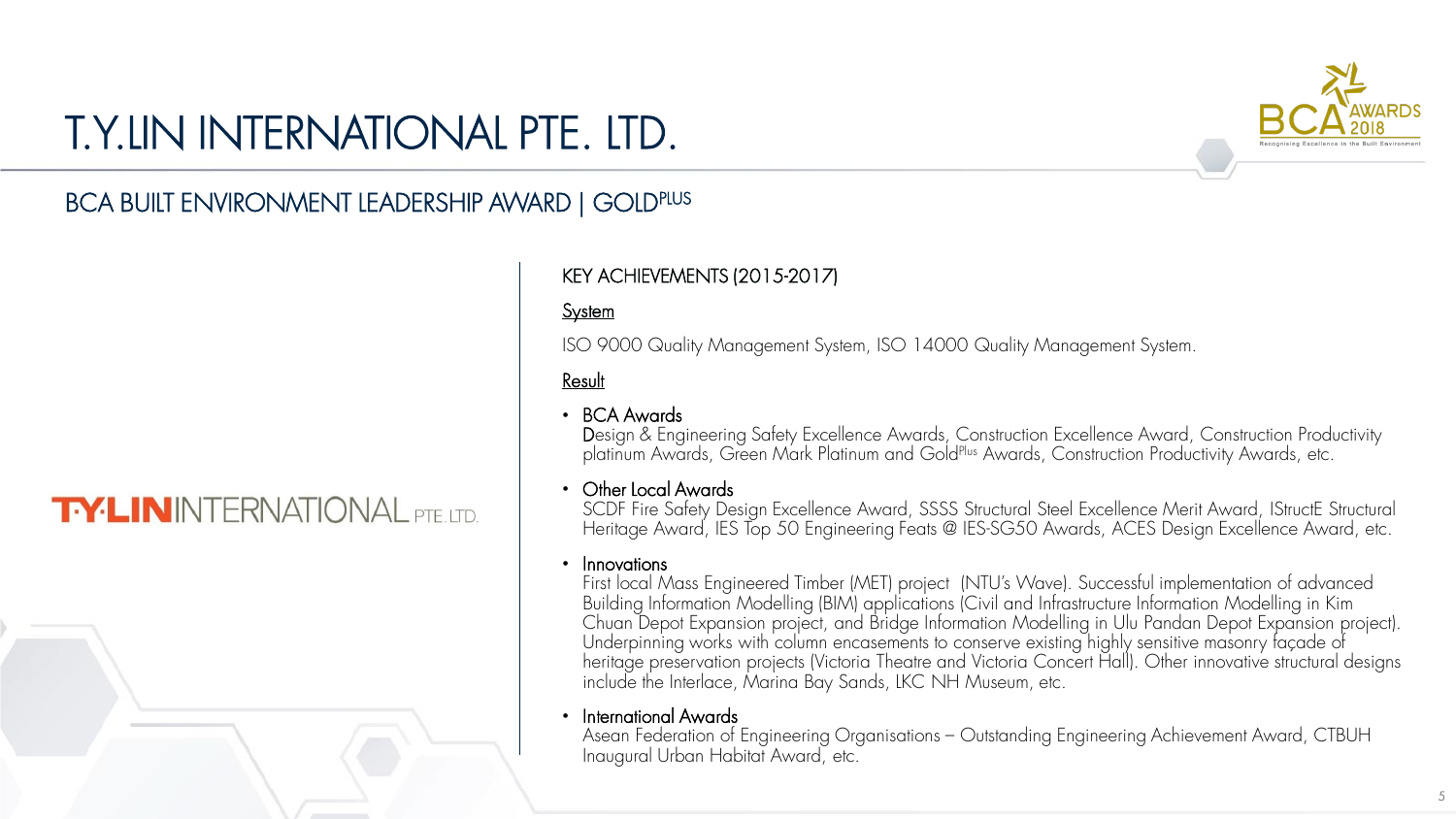### BCA BUILT ENVIRONMENT LEADERSHIP AWARD | PLATINUM STAR

#### NAME OF FIRM

Housing Development Board City Developments Limited

**CATEGORY** 

Developer Developer